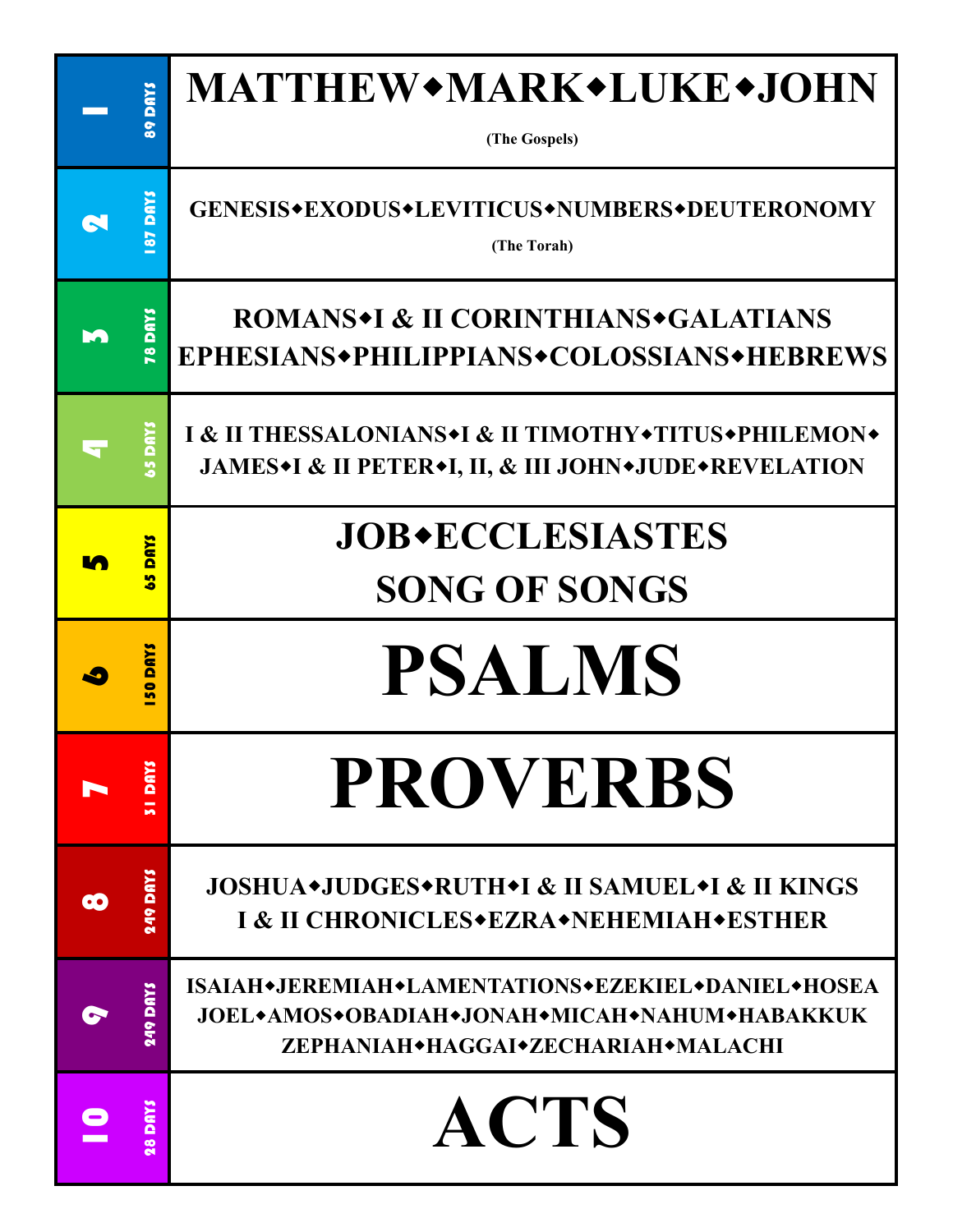## **Professor Grant Horner's Bible Reading System**

*Prayer Before Bible Reading:*

May the God of our Lord Jesus Christ, the Father of glory. give you the Spirit of wisdom and of revelation in the knowledge of him, having the eyes of your hearts enlightened, that you may know what is the hope to which he has called you, what are the riches of his glorious inheritance in his Holy Ones.

Open my eyes, that I may behold wondrous things out of your instruction.

**DAY 1** Mt 1, Ge 1, Ro 1, 1Th 1, Jb 1, Ps 1, Pr 1, Js 1, Is 1, Ac 1 **DAY 2** Mt 2, Ge 2, Ro 2, 1Th 2, Jb 2, Ps 2, Pr 2, Js 2, Is 2, Ac 2 **DAY 3** Mt 3, Ge 3, Ro 3, 1Th 3, Jb 3, Ps 3, Pr 3, Js 3, Is 3, Ac 3 **DAY 4** Mt 4, Ge 4, Ro 4, 1Th 4, Jb 4, Ps 4, Pr 4, Js 4, Is 4, Ac 4 **DAY 5** Mt 5, Ge 5, Ro 5, 1Th 5, Jb 5, Ps 5, Pr 5, Js 5, Is 5, Ac 5 **DAY 6** Mt 6, Ge 6, Ro 6, 2Th 1, Jb 6, Ps 6, Pr 6, Js 6, Is 6, Ac 6 **DAY 7** Mt 7, Ge 7, Ro 7, 2Th 2, Jb 7, Ps 7, Pr 7, Js 7, Is 7, Ac 7 **DAY 8** Mt 8, Ge 8, Ro 8, 2Th 3, Jb 8, Ps 8, Pr 8, Js 8, Is 8, Ac 8 **DAY 9** Mt 9, Ge 9, Ro 9, 1Tm 1, Jb 9, Ps 9, Pr 9, Js 9, Is 9, Ac 9 **DAY 10** Mt 10, Ge 10, Ro 10, 1Tm 2, Jb 10, Ps 10, Pr 10, Js 10, Is 10, Ac 10 **DAY 11** Mt 11, Ge 11, Ro 11, 1Tm 3, Jb 11, Ps 11, Pr 11, Js 11, Is 11, Ac 11 **DAY 12** Mt 12, Ge 12, Ro 12, 1Tm 4, Jb 12, Ps 12, Pr 12, Js 12, Is 12, Ac 12 **DAY 13** Mt 13, Ge 13, Ro 13, 1Tm 5, Jb 13, Ps 13, Pr 13, Js 13, Is 13, Ac 13 **DAY 14** Mt 14, Ge 14, Ro 14, 1Tm 6, Jb 14, Ps 14, Pr 14, Js 14, Is 14, Ac 14 **DAY 15** Mt 15, Ge 15, Ro 15, 2Tm 1, Jb 15, Ps 15, Pr 15, Js 15, Is 15, Ac 15 **DAY 19**  $M<sub>1</sub>$  $1C$ Ps 19, Pr 19, Js 19,  $\sf ls$ **DAY 20** Mt 20, Ge 20, 1Co 4, Ti 2, Jb 20, Ps 20, Pr 20, Js 20, Is 20, Ac 20 **DAY 22**  $M<sub>1</sub>$  $1C$ Jb 22, Ps 22, Pr 22, Js 22, Is 22, Ac 22 **DAY 23** Mt 23, Ge 23, 1Co 7, Ja 1, Jb 23, Ps 23, Pr 23, Js 23, Is 23, Ac 23 **DAY 25**  $M<sub>1</sub>$  $1C$ Ps 25, Pr 25, Jg 1,  $\mathsf{Is}$ **DAY 26** Mt 26, Ge 26, 1Co 10, Ja 4, Jb 26, Ps 26, Pr 26, Jg 2, Is 26, Ac 26 **DAY 28**  $M<sub>1</sub>$  $1C$ Jb 28, Ps 28, Pr 28, Jg 4, Is 28, Ac 28 **DAY 29** Mk 1, Ge 29, 1Co 13, 1Pe 2, Jb 29, Ps 29, Pr 29, Jg 5, Is 29, Ac 1 **DAY 31**  $M<sub>l</sub>$  $1C$ Jb 31, Ps 31, Pr 31, Jg 7, Is 31, Ac 3 **DAY 32** Mk 4, Ge 32, 1Co 16, 1Pe 5, Jb 32, Ps 32, Pr 1, Jg 8, Is 32, Ac 4

**TWO LETTER ABBREVIATIONS**: *OT:* Ge, Ex, Le, Nu, De, Js, Jg, Ru, 1Sa, 2Sa, 1Ki, 2Ki, 1Ch, 2Ch, Er, Ne, Es, Jb, Ps, Pr, Ec, So, Is, Je, La, Ez, Da, Ho, Jl, Am, Ob, Jo, Mi, Na, Hb, Zp, Hg, Ze, Ma, *NT*: Mt, Mk, Lk, Jn, Ac, Ro, 1Co, 2Co, Ga, Ep, Ph, Cl, 1Th, 2Th, 1Tm, 2Tm, Ti, Pm, He, Ja, 1Pe, 2Pe, 1Jn, 2Jn, 3Jn, Jd, Re

| <b>DAY 16</b>        | <b>DAY 17</b>        | <b>DAY 18</b>        |  |
|----------------------|----------------------|----------------------|--|
| Mt 16, Ge 16,        | Mt 17, Ge 17,        | Mt 18, Ge 18,        |  |
| Ro 16, 2Tm 2,        | 1Co 1, 2Tm 3,        | 1Co 2, 2Tm 4,        |  |
| Jb 16, Ps 16, Pr 16, | Jb 17, Ps 17, Pr 17, | Jb 18, Ps 18, Pr 18, |  |
| Js 16, ls 16, Ac 16  | Js 17, ls 17, Ac 17  | Js 18, Is 18, Ac 18  |  |
|                      |                      |                      |  |
| <b>DAY 19</b>        | <b>DAY 20</b>        | <b>DAY 21</b>        |  |
| Mt 19, Ge 19,        | Mt 20, Ge 20,        | Mt 21, Ge 21,        |  |
| 1Co 3, Ti 5, Jb 19,  | 1Co 4, Ti 2, Jb 20,  | 1Co 5, Ti 3, Jb 21,  |  |
| Ps 19, Pr 19, Js 19, | Ps 20, Pr 20, Js 20, | Ps 21, Pr 21, Js 21, |  |
| Is 19, Ac 19         | Is 20, Ac 20         | Is 21, Ac 21         |  |
|                      |                      |                      |  |
| <b>DAY 22</b>        | <b>DAY 23</b>        | <b>DAY 24</b>        |  |
| Mt 22, Ge 22,        | Mt 23, Ge 23,        | Mt 24, Ge 24,        |  |
| 1Co 6, Pm 5,         | 1Co 7, Ja 1, Jb 23,  | 1Co 8, Ja 2, Jb 24,  |  |
| Jb 22, Ps 22, Pr 22, | Ps 23, Pr 23, Js 23, | Ps 24, Pr 24, Js 24, |  |
| Js 22, Is 22, Ac 22  | Is 23, Ac 23         | Is 24, Ac 24         |  |
|                      |                      |                      |  |
|                      |                      |                      |  |
| <b>DAY 25</b>        | <b>DAY 26</b>        | <b>DAY 27</b>        |  |
| Mt 25, Ge 25,        | Mt 26, Ge 26,        | Mt 27, Ge 27,        |  |
| 1Co 9, Ja 3, Jb 25,  | 1Co 10, Ja 4,        | 1Co 11, Ja 5,        |  |
| Ps 25, Pr 25, Jg 1,  | Jb 26, Ps 26, Pr 26, | Jb 27, Ps 27, Pr 27, |  |
| Is 25, Ac 25         | Jg 2, Is 26, Ac 26   | Jg 3, Is 27, Ac 27   |  |
| <b>DAY 28</b>        | <b>DAY 29</b>        | <b>DAY 30</b>        |  |
|                      |                      |                      |  |
| Mt 28, Ge 28,        | Mk 1, Ge 29,         | Mk 2, Ge 30,         |  |
| 1Co 12, 1Pe 1,       | 1Co 13, 1Pe 2,       | 1Co 14, 1Pe 3,       |  |
| Jb 28, Ps 28, Pr 28, | Jb 29, Ps 29, Pr 29, | Jb 30, Ps 30, Pr 30, |  |
| Jg 4, Is 28, Ac 28   | Jg 5, Is 29, Ac 1    | Jg 6, Is 30, Ac 2    |  |
| DAY 31               | <b>DAY 32</b>        | <b>DAY 33</b>        |  |
| Mk 3, Ge 31,         | Mk 4, Ge 32,         | Mk 5, Ge 33,         |  |
| 1Co 15, 1Pe 4,       | 1Co 16, 1Pe 5,       | 2Co 1, 2Pe 1,        |  |
| Jb 31, Ps 31, Pr 31, | Jb 32, Ps 32, Pr 1,  | Jb 33, Ps 33, Pr 2,  |  |
| Jg 7, Is 31, Ac 3    | Jg 8, Is 32, Ac 4    | Jg 9, Is 33, Ac 5    |  |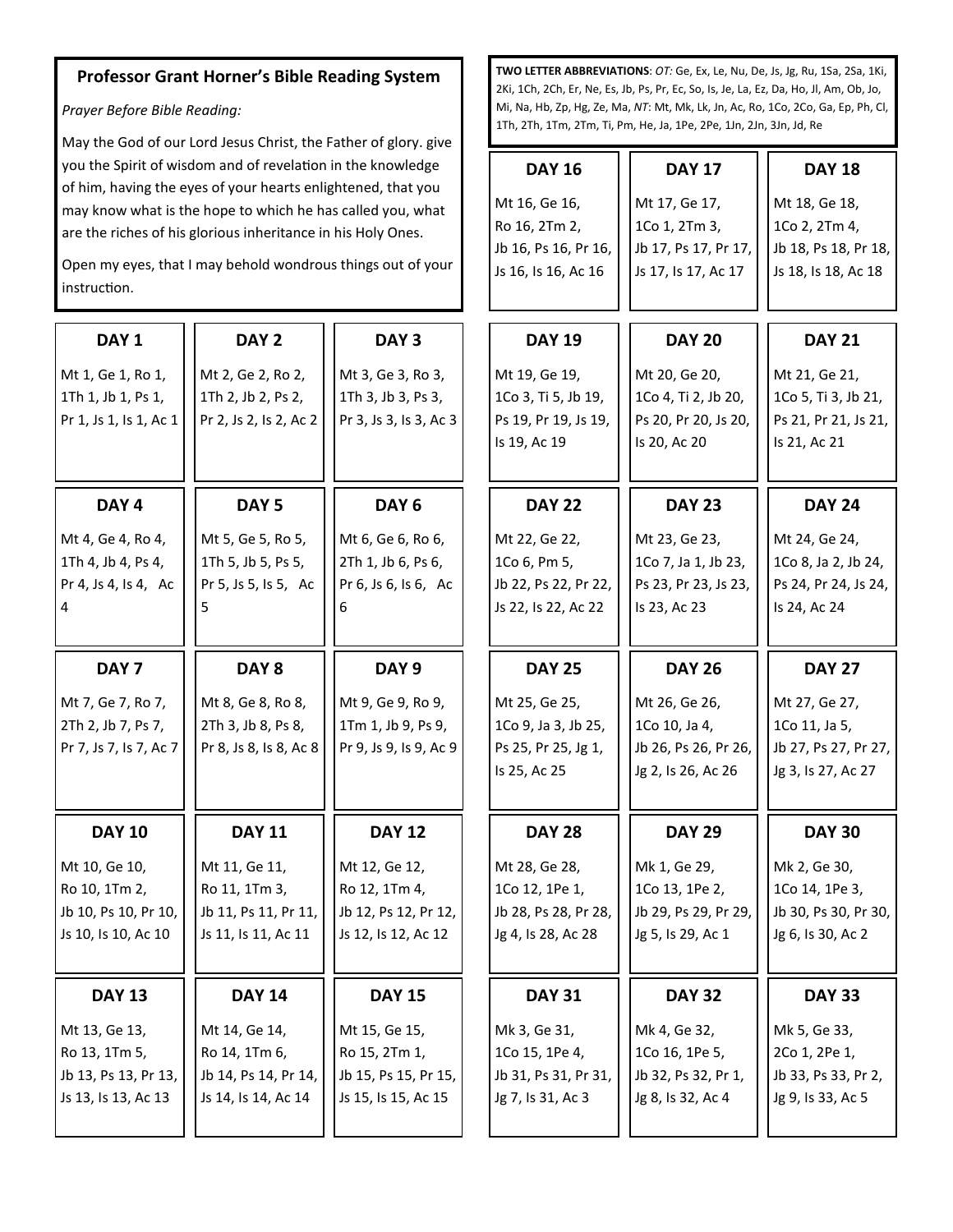| <b>DAY 34</b>        | <b>DAY 35</b>        | <b>DAY 36</b>        | <b>DAY 55</b>        | <b>DAY 56</b>        | <b>DAY 57</b>        |
|----------------------|----------------------|----------------------|----------------------|----------------------|----------------------|
| Mk 6, Ge 34,         | Mk 7, Ge 35,         | Mk 8, Ge 36,         | Lk 11, Ex 5, Ep 4,   | Lk 12, Ex 6, Ep 5,   | Lk 13, Ex 7, Ep 6,   |
| 2Co 2, 2Pe 2,        | 2Co 3, 2Pe 3,        | 2Co 4, 1Jn 1,        | Re 12, So 1, Ps 55,  | Re 13, So 2 Ps 56,   | Re 14, So 3 Ps 57,   |
| Jb 34, Ps 34, Pr 3,  | Jb 35, Ps 35, Pr 4,  | Jb 36, Ps 36, Pr 5,  | Pr 24, 1Sa 6, Is 55, | Pr 25, 1Sa 7, Is 56, | Pr 26, 1Sa 8, Is 57, |
| Jg 10, Is 34, Ac 6   | Jg 11, Is 35, Ac 7   | Jg 12, Is 36, Ac 8   | Ac 27                | Ac 28                | Ac $1$               |
| <b>DAY 37</b>        | <b>DAY 38</b>        | <b>DAY 39</b>        | <b>DAY 58</b>        | <b>DAY 59</b>        | <b>DAY 60</b>        |
| Mk 9, Ge 37,         | Mk 10, Ge 38,        | Mk 11, Ge 39,        | Lk 14, Ex 8, Ph 1,   | Lk 15, Ex 9, Ph 2,   | Lk 16, Ex 10, Ph 3,  |
| 2Co 5, 1Jn 2,        | 2Co 6, 1Jn 3,        | 2Co 7, 1Jn 4,        | Re 15, So 4, Ps 58,  | Re 16, So 5 Ps 59,   | Re 17, So 6, Ps 60,  |
| Jb 37, Ps 37, Pr 6,  | Jb 38, Ps 38, Pr 7,  | Jb 39, Ps 39, Pr 8,  | Pr 27, 1Sa 9, Is 58, | Pr 28, 1Sa 10,       | Pr 29, 1Sa 11,       |
| Jg 13, Is 37, Ac 9   | Jg 14, Is 37, Ac 10  | Jg 15, Is 39, Ac 11  | Ac <sub>2</sub>      | Is 59, Ac 3          | Is 60, Ac 4          |
| <b>DAY 40</b>        | <b>DAY 41</b>        | <b>DAY 42</b>        | <b>DAY 61</b>        | <b>DAY 62</b>        | <b>DAY 63</b>        |
| Mk 12, Ge 40,        | Mk 13, Ge 41,        | Mk 14, Ge 42,        | Lk 17, Ex 11, Ph 4,  | Lk 18, Ex 12, Cl 1,  | Lk 19, Ex 13, Cl 2,  |
| 2Co 8, 1Jn 5,        | 2Co 9, 2Jn 1,        | 2Co 10, 3Jn 1,       | Re 18, So 7, Ps 61,  | Re 19, So 8, Ps 62,  | Re 20, Jb 1, Ps 63,  |
| Jb 40, Ps 40, Pr 9,  | Jb 41, Ps 41, Pr 10, | Jb 42, Ps 42, Pr 11, | Pr 30, 1Sa 12,       | Pr 31, 1Sa 13,       | Pr 1, 1Sa 14, Is 63, |
| Jg 16, Is 40, Ac 12  | Jg 17, Is 41, Ac 13  | Jg 18, Is 42, Ac 14  | Is 61, Ac 5          | Is 62, Ac 6          | Ac 7                 |
| <b>DAY 43</b>        | <b>DAY 44</b>        | <b>DAY 45</b>        | <b>DAY 64</b>        | <b>DAY 65</b>        | <b>DAY 66</b>        |
| Mk 15, Ge 43,        | Mk 16, Ge 44,        | Lk 1, Ge 45,         | Lk 20, Ex 14, Cl 3,  | Lk 21, Ex 15, Cl 4,  | Lk 22, Ex 16, He 1,  |
| 2Co 11, Jd 1, Ec 1,  | 2Co 12, Re 1, Ec 2,  | 2Co 13, Re 2, Ec 3,  | Re 21, Jb 2, Ps 64,  | Re 22, Jb 3, Ps 65,  | 1Th 1, Jb 4, Ps 66,  |
| Ps 43, Pr 12, Jg 19, | Ps 44, Pr 13, Jg 20, | Ps 45, Pr 14, Jg 21, | Pr 2, 1Sa 15, Is 64, | Pr 3, 1Sa 16, Is 65, | Pr 4, 1Sa 17, Is 66, |
| Is 43, Ac 15         | Is 44, Ac 16         | Is 45, Ac 17         | Ac 8                 | Ac 9                 | Ac 10                |
| <b>DAY 46</b>        | <b>DAY 47</b>        | <b>DAY 48</b>        | <b>DAY 67</b>        | <b>DAY 68</b>        | <b>DAY 69</b>        |
| Lk 2, Ge 46, Ga 1,   | Lk 3, Ge 47, Ga 2,   | Lk 4, Ge 48, Ga 3,   | Lk 23, Ex 17, He 2,  | Lk 24, Ex 18, He 3,  | Jn 1, Ex 19, He 4,   |
| Re 3, Ec 4, Ps 46,   | Re 4, Ec 5, Ps 47,   | Re 5, Ec 6, Ps 48,   | 1Th 2, Jb 5, Ps 67,  | 1Th 3, Jb 6, Ps 68,  | 1Th 4, Jb 7, Ps 69,  |
| Pr 15, Ru 1, Is 46,  | Pr 16, Ru 2, Is 47,  | Pr 17, Ru 3, Is 48,  | Pr 5, 1Sa 18, Je 1,  | Pr 6, 1Sa 19, Je 2,  | Pr 7, 1Sa 20, Je 3,  |
| Ac 18                | Ac 19                | Ac 20                | Ac 11                | Ac 12                | Ac 13                |
| <b>DAY 49</b>        | <b>DAY 50</b>        | <b>DAY 51</b>        | <b>DAY 70</b>        | <b>DAY 71</b>        | <b>DAY 72</b>        |
| Lk 5, Ge 49, Ga 4,   | Lk 6, Ge 50, Ga 5,   | Lk 7, Ex 1, Ga 6,    | Jn 2, Ex 20, He 5,   | Jn 3, Ex 21, He 6,   | Jn 4, Ex 22, He 7,   |
| Re 6, Ec 7, Ps 49,   | Re 7, Ec 8, Ps 50,   | Re 8, Ec 9, Ps 51,   | 1Th 5, Jb 8, Ps 70,  | 2Th 1, Jb 9, Ps 71,  | 2Th 2, Jb 10,        |
| Pr 18, Ru 4, Is 49,  | Pr 19, 1Sa 1, Is 50, | Pr 20, 1Sa 2, Is 51, | Pr 8, 1Sa 21, Je 4,  | Pr 9, 1Sa 22, Je 5,  | Ps 72, Pr 10,        |
| Ac 21                | Ac 22                | Ac 23                | Ac 14                | Ac 15                | 1Sa 23, Je 6, Ac 16  |
| <b>DAY 52</b>        | <b>DAY 53</b>        | <b>DAY 54</b>        | <b>DAY 73</b>        | <b>DAY 74</b>        | <b>DAY 75</b>        |
| Lk 8, Ex 2, Ep 1,    | Lk 9, Ex 3, Ep 2,    | Lk 10, Ex 4, Ep 3,   | Jn 5, Ex 23, He 8,   | Jn 6, Ex 24, He 9,   | Jn 7, Ex 25, He 10,  |
| Re 9, Ec 10, Ps 52,  | Re 10, Ec 11,        | Re 11, Ec 12,        | 2Th 3, Jb 11,        | 1Tm 1, Jb 12,        | 1Tm 2, Jb 13,        |
| Pr 21, 1Sa 3, Is 52, | Ps 53, Pr 22,        | Ps 54, Pr 23,        | Ps 73, Pr 11,        | Ps 74, Pr 12,        | Ps 75, Pr 13,        |
| Ac 24                | 1Sa 4, ls 53, Ac 25  | 1Sa 5, ls 54, Ac 26  | 1Sa 24, Je 7, Ac 17  | 1Sa 25, Je 8, Ac 18  | 1Sa 26, Je 9, Ac 19  |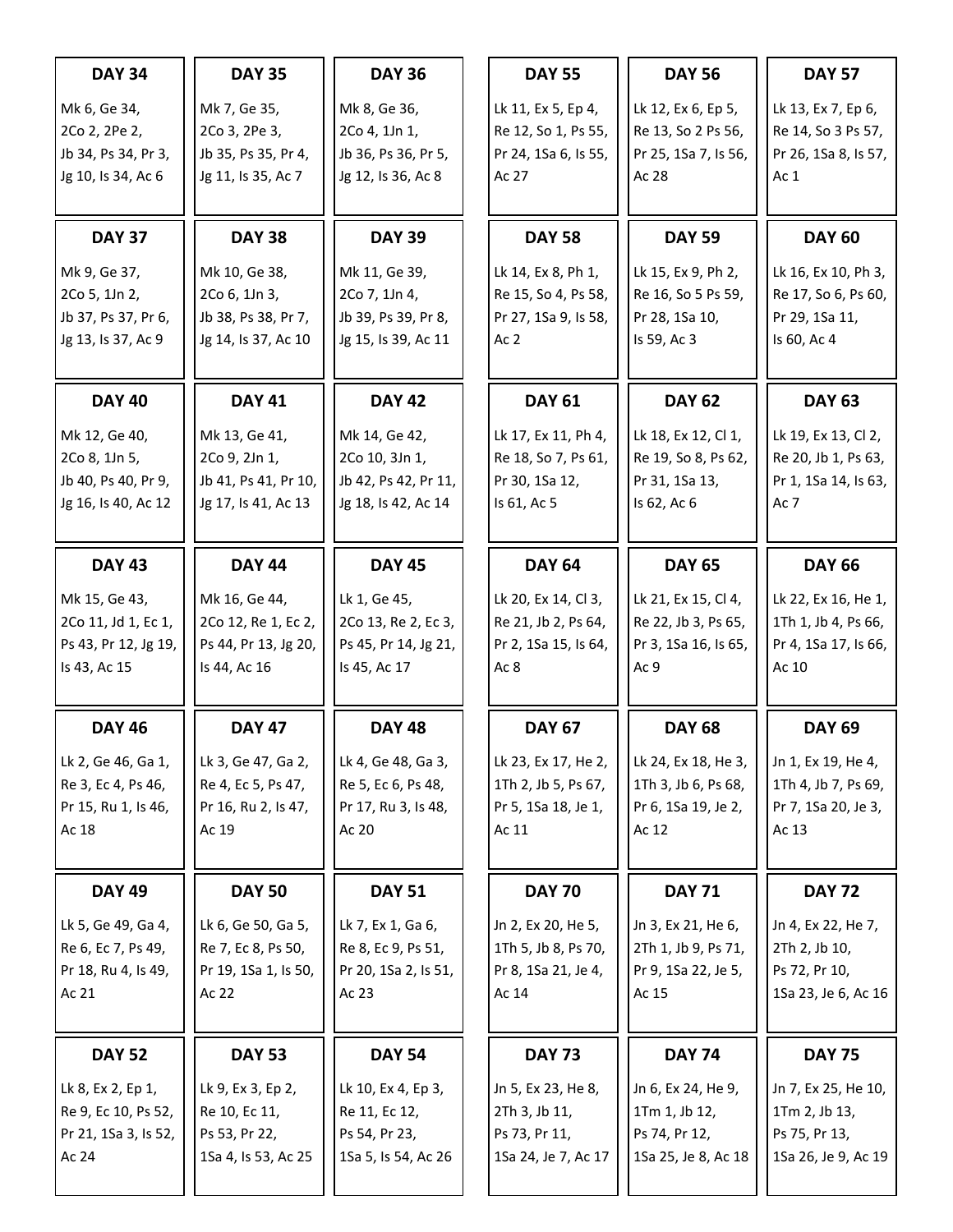| <b>DAY 76</b>                 | <b>DAY 77</b>                         | <b>DAY 78</b>                        | <b>DAY 97</b>                         | <b>DAY 98</b>                        | <b>DAY 99</b>                         |
|-------------------------------|---------------------------------------|--------------------------------------|---------------------------------------|--------------------------------------|---------------------------------------|
| Jn 8, Ex 26, He 11,           | Jn 9, Ex 27, He 12,                   | Jn 10, Ex 28,                        | Mt 8, Le 7, 1Co 3,                    | Mt 9, Le 8, 1Co 4,                   | Mt 10, Le 9, 1Co 5,                   |
| 1Tm 3, Jb 14,                 | 1Tm 4, Jb 15,                         | He 13, 1Tm 5,                        | 1Pe 5, Jb 35,                         | 2Pe 1, Jb 36,                        | 2Pe 2, Jb 37,                         |
| Ps 76, Pr 14,                 | Ps 77, Pr 15,                         | Jb 16, Ps 78, Pr 16,                 | Ps 97, Pr 4,                          | Ps 98, Pr 5,                         | Ps 99, Pr 6,                          |
| 1Sa 27, Je 10,                | 1Sa 28, Je 11,                        | 1Sa 29, Je 12,                       | 2Sa 17, Je 31,                        | 2Sa 18, Je 32,                       | 2Sa 19, Je 33,                        |
| Ac 20                         | Ac 21                                 | Ac 22                                | Ac 13                                 | Ac 14                                | Ac 15                                 |
| <b>DAY 79</b>                 | <b>DAY 80</b>                         | <b>DAY 81</b>                        | <b>DAY 100</b>                        | <b>DAY 101</b>                       | <b>DAY 102</b>                        |
| Jn 11, Ex 29,                 | Jn 12, Ex 30,                         | Jn 13, Ex 31,                        | Mt 11, Le 10,                         | Mt 12, Le 11,                        | Mt 13, Le 12,                         |
| Ro 1, 1Tm 6,                  | Ro 2, 2Tm 1,                          | Ro 3, 2Tm 2,                         | 1Co 6, 2Pe 3,                         | 1Co 7, 1Jn 1,                        | 1Co 8, 1Jn 2,                         |
| Jb 17, Ps 79, Pr 17,          | Jb 18, Ps 80, Pr 18,                  | Jb 19, Ps 81, Pr 19,                 | Jb 38, Ps 100, Pr 7,                  | Jb 39, Ps 101, Pr 8,                 | Jb 40, Ps 102, Pr 9,                  |
| 1Sa 30, Je 13,                | 1Sa 31, Je 14,                        | 2Sa 1, Je 15, Ac 25                  | 2Sa 20, Je 34,                        | 2Sa 21, Je 35,                       | 2Sa 22, Je 36,                        |
| Ac 23                         | Ac 24                                 |                                      | Ac 16                                 | Ac 17                                | Ac 18                                 |
| <b>DAY 82</b>                 | <b>DAY 83</b>                         | <b>DAY 84</b>                        | <b>DAY 103</b>                        | <b>DAY 104</b>                       | <b>DAY 105</b>                        |
| Jn 14, Ex 32,                 | Jn 15, Ex 33,                         | Jn 16, Ex 34,                        | Mt 14, Le 13,                         | Mt 15, Le 14,                        | Mt 16, Le 15,                         |
| Ro 4, 2Tm 3,                  | Ro 5, 2Tm 4,                          | Ro 6, Ti 1, Jb 22,                   | 1Co 9, 1Jn 3,                         | 1Co 10, 1Jn 4,                       | 1Co 11, 1Jn 5,                        |
| Jb 20, Ps 82, Pr 20,          | Jb 21, Ps 83, Pr 21,                  | Ps 84, Pr 22,                        | Jb 41, Ps 103,                        | Jb 42, Ps 104,                       | Ec 1, Ps 105,                         |
| 2Sa 2, Je 16, Ac 26           | 2Sa 3, Je 17, Ac 27                   | 2Sa 4, Je 18, Ac 28                  | Pr 10, 2Sa 23,                        | Pr 11, 2Sa 24,                       | Pr 12, 1Ki 1, Je 39,                  |
|                               |                                       |                                      | Je 37, Ac 19                          | Je 38, Ac 20                         | Ac 21                                 |
| <b>DAY 85</b>                 | <b>DAY 86</b>                         | <b>DAY 87</b>                        | <b>DAY 106</b>                        | <b>DAY 107</b>                       | <b>DAY 108</b>                        |
| Jn 17, Ex 35,                 | Jn 18, Ex 36,                         | Jn 19, Ex 37,                        | Mt 17, Le 16,                         | Mt 18, Le 17,                        | Mt 19, Le 18,                         |
| Ro 7, Ti 2, Jb 23,            | Ro 8, Ti 3, Jb 24,                    | Ro 9, Ph 1, Jb 25,                   | 1Co 12, 2Jn 1,                        | 1Co 13, 3Jn 1,                       | 1Co 14, Jd 1,                         |
| Ps 85, Pr 23,                 | Ps 86, Pr 24,                         | Ps 87, Pr 25,                        | Ec 2, Ps 106,                         | Ec 3, Ps 107,                        | Ec 4, Ps 108,                         |
| 2Sa 5, Je 19, Ac 1            | 2Sa 6, Je 20, Ac 2                    | 2Sa 7, Je 21, Ac 3                   | Pr 13, 1Ki 2, Je 40,                  | Pr 14, 1Ki 3, Je 41,                 | Pr 15, 1Ki 4, Je 42,                  |
|                               |                                       |                                      | Ac 22                                 | Ac 23                                | Ac 24                                 |
| <b>DAY 88</b>                 | <b>DAY 89</b>                         | <b>DAY 90</b>                        | <b>DAY 109</b>                        | <b>DAY 110</b>                       | <b>DAY 111</b>                        |
| Jn 20, Ex 38,                 | Jn 21, Ex 39,                         | Mt 1, Ex 40, Ro 12,                  | Mt 20, Le 19,                         | Mt 21, Le 20,                        | Mt 22, Le 21,                         |
| Ro 10, Ja 1, Jb 26,           | Ro 11, Ja 2, Jb 27,                   | Ja 3, Jb 28, Ps 90,                  | 1Co 15, Re 1, Ec 5,                   | 1Co 16, Re 2, Ec 6,                  | 2Co 1, Re 3, Ec 7,                    |
| Ps 88, Pr 26,                 | Ps 89, Pr 27,                         | Pr 28, 2Sa 10,                       | Ps 109, Pr 16,                        | Ps 110, Pr 17,                       | Ps 111, Pr 18,                        |
| 2Sa 8, Je 22, Ac 4            | 2Sa 9, Je 23, Ac 5                    | Je 24, Ac 6                          | 1Ki 5, Je 43, Ac 25                   | 1Ki 6, Je 44, Ac 26                  | 1Ki 7, Je 45, Ac 27                   |
| <b>DAY 91</b>                 | <b>DAY 92</b>                         | <b>DAY 93</b>                        | <b>DAY 112</b>                        | <b>DAY 113</b>                       | <b>DAY 114</b>                        |
|                               |                                       |                                      |                                       |                                      |                                       |
| Mt 2, Le 1, Ro 13,            | Mt 3, Le 2, Ro 14,                    | Mt 4, Le 3, Ro 15,                   | Mt 23, Le 22,                         | Mt 24, Le 23,                        | Mt 25, Le 24,                         |
| Ja 4, Jb 29, Ps 91,           | Ja 5, Jb 30, Ps 92,<br>Pr 30, 2Sa 12, | 1Pe 1, Jb 31,                        | 2Co 2, Re 4, Ec 8,                    | 2Co 3, Re 5, Ec 9,                   | 2Co 4, Re 6, Ec 10,<br>Ps 114, Pr 21, |
| Pr 29, 2Sa 11,<br>Je 25, Ac 7 | Je 26, Ac 8                           | Ps 93, Pr 31,<br>2Sa 13, Je 27, Ac 9 | Ps 112, Pr 19,<br>1Ki 8, Je 46, Ac 28 | Ps 113, Pr 20,<br>1Ki 9, Je 47, Ac 1 | 1Ki 10, Je 48, Ac 2                   |
|                               |                                       |                                      |                                       |                                      |                                       |
| <b>DAY 94</b>                 | <b>DAY 95</b>                         | <b>DAY 96</b>                        | <b>DAY 115</b>                        | <b>DAY 116</b>                       | <b>DAY 117</b>                        |
| Mt 5, Le 4, Ro 16,            | Mt 6, Le 5, 1Co 1,                    | Mt 7, Le 6, 1Co 2,                   | Mt 26, Le 25,                         | Mt 27, Le 26,                        | Mt 28, Le 27,                         |
| 1Pe 2, Jb 32,                 | 1Pe 3, Jb 33,                         | 1Pe 4, Jb 34,                        | 2Co 5, Re 7, Ec 11,                   | 2Co 6, Re 8, Ec 12,                  | 2Co 7, Re 9, So 1,                    |
| Ps 94, Pr 1,                  | Ps 95, Pr 2,                          | Ps 96, Pr 3,                         | Ps 115, Pr 22,                        | Ps 116, Pr 23,                       | Ps 117, Pr 24,                        |
| 2Sa 14, Je 28,                | 2Sa 15, Je 29,                        | 2Sa 16, Je 30,                       | 1Ki 11, Je 49, Ac 3                   | 1Ki 12, Je 50, Ac 4                  | 1Ki 13, Je 51, Ac 5                   |
| Ac 10                         | Ac 11                                 | Ac 12                                |                                       |                                      |                                       |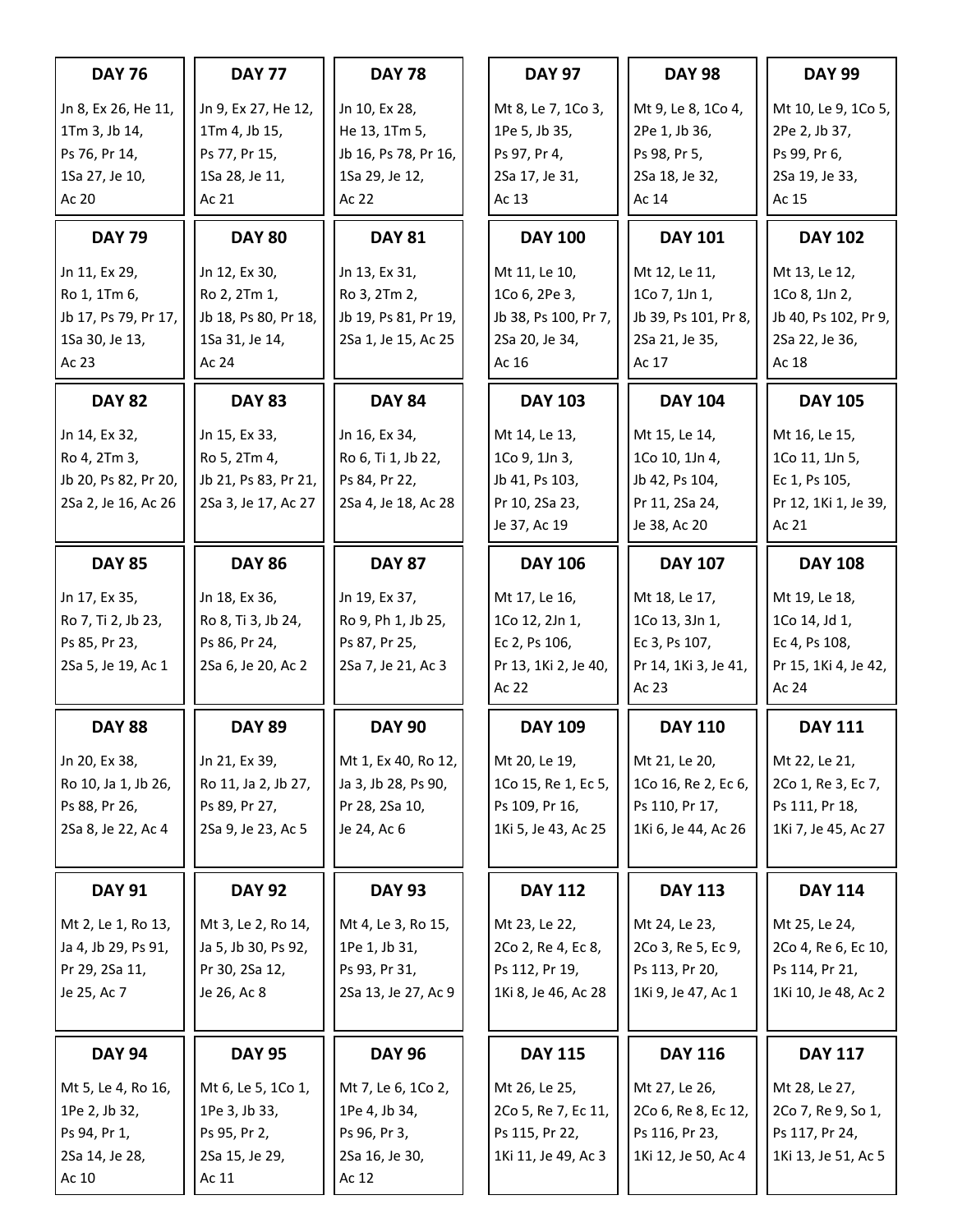| <b>DAY 118</b>                                                                   | <b>DAY 119</b>                                                                   | <b>DAY 120</b>                                                                   | <b>DAY 139</b>                                                                             | <b>DAY 140</b>                                                                              | <b>DAY 141</b>                                                                              |
|----------------------------------------------------------------------------------|----------------------------------------------------------------------------------|----------------------------------------------------------------------------------|--------------------------------------------------------------------------------------------|---------------------------------------------------------------------------------------------|---------------------------------------------------------------------------------------------|
| Mk 1, Nu 1, 2Co 8,<br>Re 10, So 2,<br>Ps 118, Pr 25,<br>1Ki 14, Je 52, Ac 6      | Mk 2, Nu 2, 2Co 9,<br>Re 11, So 3,<br>Ps 119, Pr 26,<br>1Ki 15, La 1, Ac 7       | Mk 3, Nu 3,<br>2Co 10, Re 12,<br>So 4, Ps 120,<br>Pr 27, 1Ki 16,<br>La 2, Ac 8   | Lk 6, Nu 22, Ph 4,<br>1Tm 1, Jb 15,<br>Ps 139, Pr 15,<br>2Ki 13, Ez 16,<br>Ac 27           | Lk 7, Nu 23, Cl 1,<br>1Tm 2, Jb 16,<br>Ps 140, Pr 16,<br>2Ki 14, Ez 17,<br>Ac 28            | Lk 8, Nu 24, Cl 2,<br>1Tm 3, Jb 17,<br>Ps 141, Pr 17,<br>2Ki 15, Ez 18,<br>Ac $1$           |
| <b>DAY 121</b>                                                                   | <b>DAY 122</b>                                                                   | <b>DAY 123</b>                                                                   | <b>DAY 142</b>                                                                             | <b>DAY 143</b>                                                                              | <b>DAY 144</b>                                                                              |
| Mk 4, Nu 4,<br>2Co 11, Re 13,<br>So 5, Ps 121,<br>Pr 28, 1Ki 17,<br>La 3, Ac 9   | Mk 5, Nu 5,<br>2Co 12, Re 14,<br>So 6, Ps 122,<br>Pr 29, 1Ki 18,<br>La 4, Ac 10  | Mk 6, Nu 6,<br>2Co 13, Re 15,<br>So 7, Ps 123,<br>Pr 30, 1Ki 19,<br>La 5, Ac 11  | Lk 9, Nu 25, Cl 3,<br>1Tm 4, Jb 18,<br>Ps 142, Pr 18,<br>2Ki 16, Ez 19,<br>Ac <sub>2</sub> | Lk 10, Nu 26, Cl 4,<br>1Tm 5, Jb 19,<br>Ps 143, Pr 19,<br>2Ki 17, Ez 20,<br>Ac <sub>3</sub> | Lk 11, Nu 27, He 1,<br>1Tm 6, Jb 20,<br>Ps 144, Pr 20,<br>2Ki 18, Ez 21,<br>Ac <sub>4</sub> |
| <b>DAY 124</b>                                                                   | <b>DAY 125</b>                                                                   | <b>DAY 126</b>                                                                   | <b>DAY 145</b>                                                                             | <b>DAY 146</b>                                                                              | <b>DAY 147</b>                                                                              |
| Mk 7, Nu 7, Ga 1,<br>Re 16, So 8,<br>Ps 124, Pr 31,<br>1Ki 20, Ez 1, Ac 12       | Mk 8, Nu 8, Ga 2,<br>Re 17, Jb 1,<br>Ps 125, Pr 1,<br>1Ki 21, Ez 2, Ac 13        | Mk 9, Nu 9, Ga 3,<br>Re 18, Jb 2,<br>Ps 126, Pr 2,<br>1Ki 22, Ez 3, Ac 14        | Lk 12, Nu 28, He 2,<br>2Tm 1, Jb 21,<br>Ps 145, Pr 21,<br>2Ki 19, Ez 22,<br>Ac 5           | Lk 13, Nu 29, He 3,<br>2Tm 2, Jb 22,<br>Ps 146, Pr 22,<br>2Ki 20, Ez 23,<br>Ac 6            | Lk 14, Nu 30, He 4,<br>2Tm 3, Jb 23,<br>Ps 147, Pr 23,<br>2Ki 21, Ez 24,<br>Ac 7            |
| <b>DAY 127</b>                                                                   | <b>DAY 128</b>                                                                   | <b>DAY 129</b>                                                                   | <b>DAY 148</b>                                                                             | <b>DAY 149</b>                                                                              | <b>DAY 150</b>                                                                              |
| Mk 10, Nu 10,<br>Ga 4, Re 19, Jb 3,<br>Ps 127, Pr 3, 2Ki 1,<br>Ez 4, Ac 15       | Mk 11, Nu 11,<br>Ga 5, Re 20, Jb 4,<br>Ps 128, Pr 4, 2Ki 2,<br>Ez 5, Ac 16       | Mk 12, Nu 12,<br>Ga 6, Re 21, Jb 5,<br>Ps 129, Pr 5, 2Ki 3,<br>Ez 6, Ac 17       | Lk 15, Nu 31, He 5,<br>2Tm 4, Jb 24,<br>Ps 148, Pr 24,<br>2Ki 22, Ez 25,<br>Ac 8           | Lk 16, Nu 32, He 6,<br>Ti 1, Jb 25, Ps 149,<br>Pr 25, 2Ki 23,<br>Ez 26, Ac 9                | Lk 17, Nu 33, He 7,<br>Ti 2, Jb 26, Ps 150,<br>Pr 26, 2Ki 24,<br>Ez 27, Ac 10               |
| <b>DAY 130</b>                                                                   | <b>DAY 131</b>                                                                   | <b>DAY 132</b>                                                                   | <b>DAY 151</b>                                                                             | <b>DAY 152</b>                                                                              | <b>DAY 153</b>                                                                              |
| Mk 13, Nu 13,<br>Ep 1, Re 22, Jb 6,<br>Ps 130, Pr 6, 2Ki 4,<br>Ez 7, Ac 18       | Mk 14, Nu 14,<br>Ep 2, 1Th 1, Jb 7,<br>Ps 131, Pr 7, 2Ki 5,<br>Ez 8, Ac 19       | Mk 15, Nu 15,<br>Ep 3, 1Th 2, Jb 8,<br>Ps 132, Pr 8, 2Ki 6,<br>Ez 9, Ac 20       | Lk 18, Nu 34, He 8,<br>Ti 3, Jb 27, Ps 1,<br>Pr 27, 2Ki 25,<br>Ez 28, Ac 11                | Lk 19, Nu 35, He 9,<br>Pm 1, Jb 28, Ps 2,<br>Pr 28, 1Ch 1,<br>Ez 29, Ac 12                  | Lk 20, Nu 36,<br>He 10, Ja 1, Jb 29,<br>Ps 3, Pr 29, 1Ch 2,<br>Ez 30, Ac 13                 |
| <b>DAY 133</b>                                                                   | <b>DAY 134</b>                                                                   | <b>DAY 135</b>                                                                   | <b>DAY 154</b>                                                                             | <b>DAY 155</b>                                                                              | <b>DAY 156</b>                                                                              |
| Mk 16, Nu 16,<br>Ep 4, 1Th 3, Jb 9,<br>Ps 133, Pr 9, 2Ki 7,<br>Ez 10, Ac 21      | Lk 1, Nu 17, Ep 5,<br>1Th 4, Jb 10,<br>Ps 134, Pr 10,<br>2Ki 8, Ez 11, Ac 22     | Lk 2, Nu 18, Ep 6,<br>1Th 5, Jb 11,<br>Ps 135, Pr 11,<br>2Ki 9, Ez 12, Ac 23     | Lk 21, De 1, He 11,<br>Ja 2, Jb 30, Ps 4,<br>Pr 30, 1Ch 3,<br>Ez 31, Ac 14                 | Lk 22, De 2, He 12,<br>Ja 3, Jb 31, Ps 5,<br>Pr 31, 1Ch 4,<br>Ez 32, Ac 15                  | Lk 23, De 3, He 13,<br>Ja 4, Jb 32, Ps 6,<br>Pr 1, 1Ch 5,<br>Ez 33, Ac 16                   |
| <b>DAY 136</b>                                                                   | <b>DAY 137</b>                                                                   | <b>DAY 138</b>                                                                   | <b>DAY 157</b>                                                                             | <b>DAY 158</b>                                                                              | <b>DAY 159</b>                                                                              |
| Lk 3, Nu 19, Ph 1,<br>2Th 1, Jb 12,<br>Ps 136, Pr 12,<br>2Ki 10, Ez 13,<br>Ac 24 | Lk 4, Nu 20, Ph 2,<br>2Th 2, Jb 13,<br>Ps 137, Pr 13,<br>2Ki 11, Ez 14,<br>Ac 25 | Lk 5, Nu 21, Ph 3,<br>2Th 3, Jb 14,<br>Ps 138, Pr 14,<br>2Ki 12, Ez 15,<br>Ac 26 | Lk 24, De 4, Ro 1,<br>Ja 5, Jb 33, Ps 7,<br>Pr 2, 1Ch 3, Ez 34,<br>Ac 17                   | Jn1, De 5, Ro 2,<br>1Pe 1, Jb 34, Ps 8,<br>Pr 3, 1Ch 7, Ez 35,<br>Ac 18                     | Jn 2, Nu 36, Ro 3,<br>1Pe 2, Jb 35, Ps 9,<br>Pr 4, 1Ch 8, Ez 36,<br>Ac 19                   |